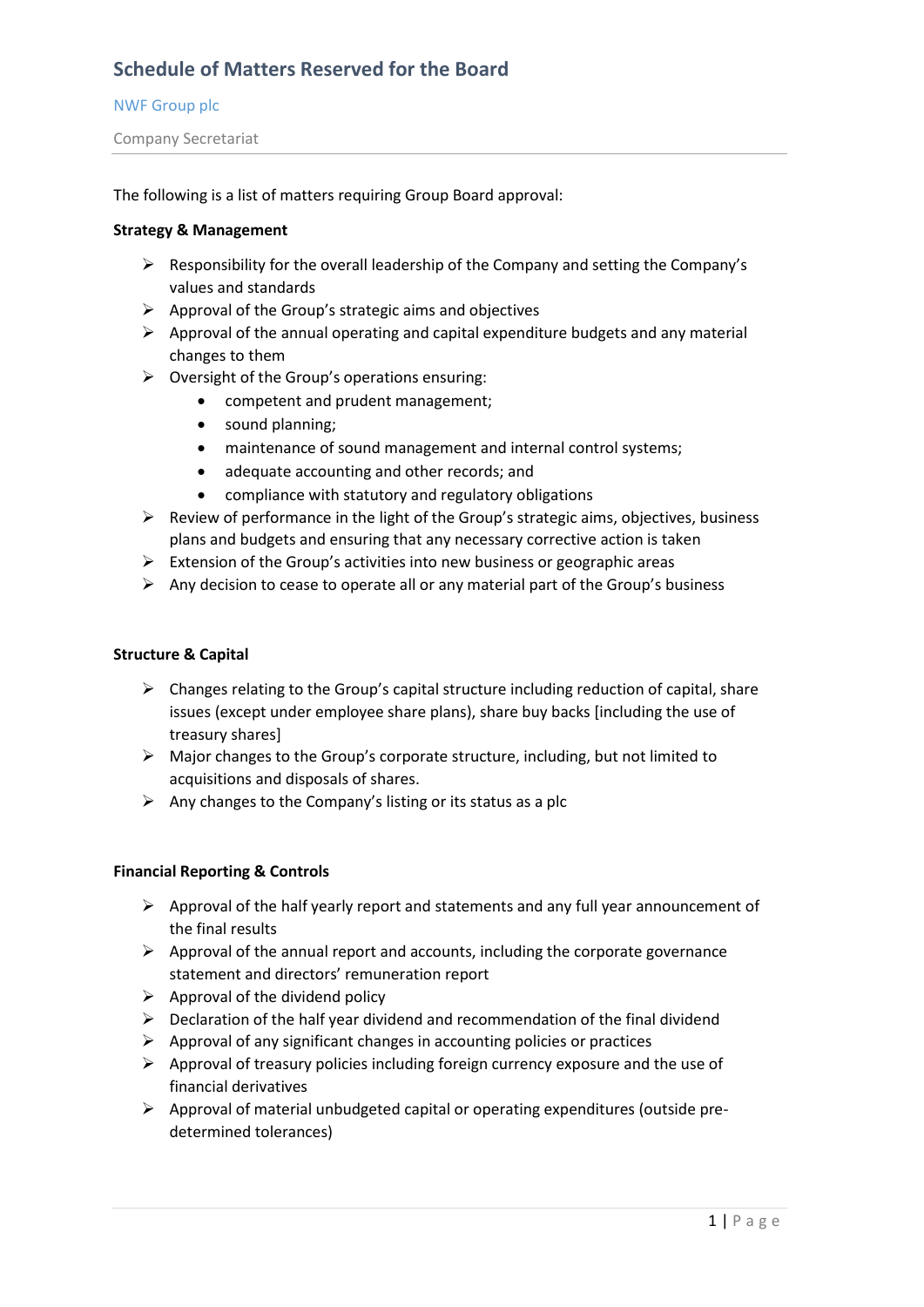## NWF Group plc

Company Secretariat

## **Internal Controls**

- $\triangleright$  Ensuring maintenance of a sound system of internal control and risk management including:
	- Approving the Company/Group's risk statements;
	- Receiving reports on, and reviewing the effectiveness of, the Group's risk and control processes to support its strategy and objectives;
	- Undertaking an annual assessment of these processes; and
	- Approving an appropriate statement for inclusion in the annual report

## **Contracts/Approval of Expenditure**

- $\triangleright$  Approval of major capital projects over £250 $k$
- $\triangleright$  Any expenditure which means that that the Group capital expenditure budget is going to be exceeded in the financial year
- ➢ Approval of major capital overspends of greater than 10% of the approved contract value
- $\triangleright$  Contracts which are material strategically or by reason of size, entered into by the company above £3 million
- $\triangleright$  Contracts of the company or any subsidiary, not in the ordinary course of business, for example loans and repayments; foreign currency transactions; major acquisitions or disposals above £1 million
- $\triangleright$  Major investments including the acquisition or disposal of interests of any company or the making of any takeover offer
- $\triangleright$  Contracts which include liquidated damages where the damages have the potential to exceed £1m.

#### **Communication**

- ➢ Maintaining appropriate discussions with shareholders
- ➢ Approval of resolutions and corresponding documentation to be put forward to shareholders at a general meeting
- ➢ Approval of all circulars, prospectuses and listing particulars
- $\triangleright$  Approval of press releases concerning matters decided by the Board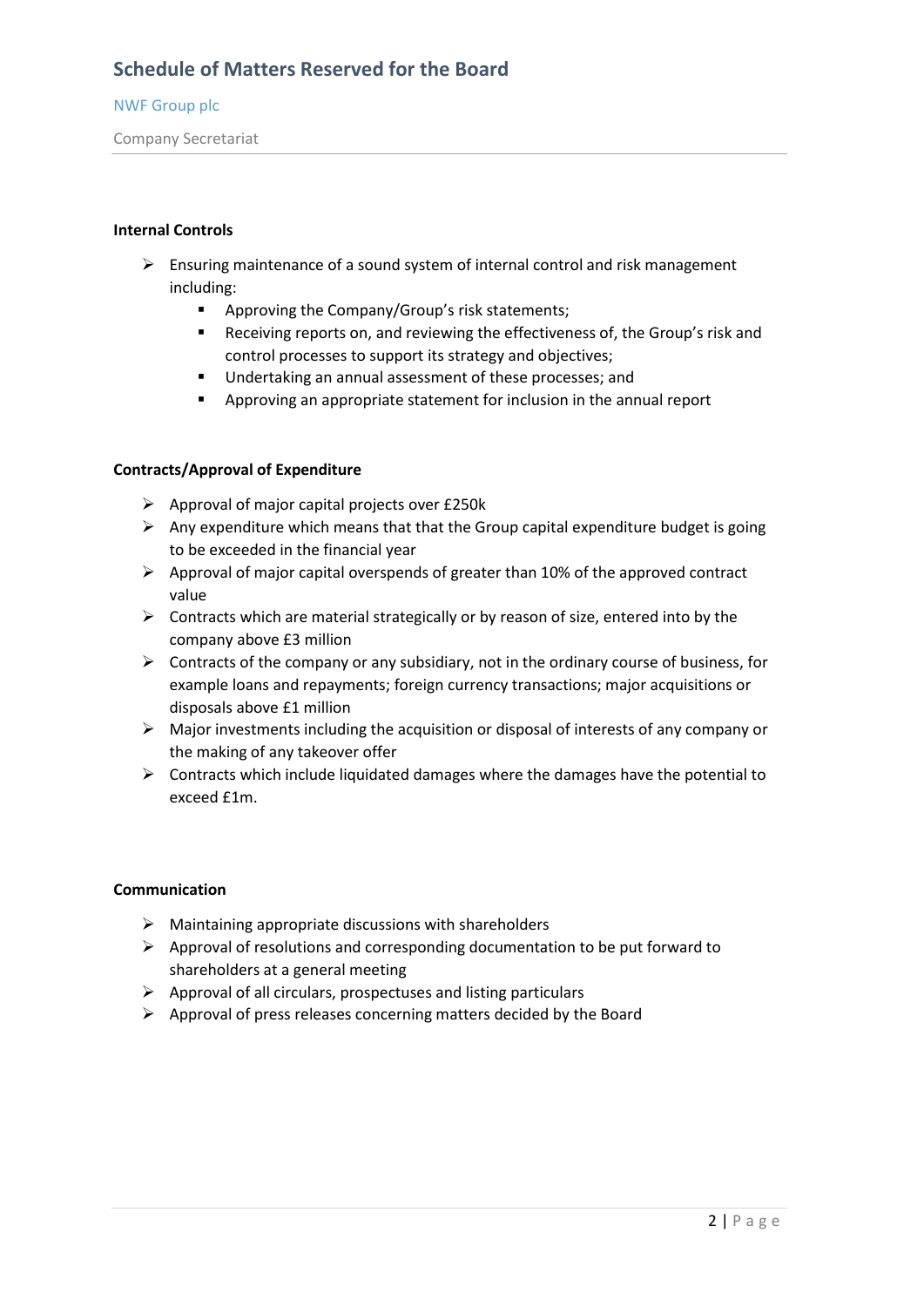### NWF Group plc

Company Secretariat

## **Board membership and other appointments**

- $\triangleright$  Changes to the structure, size and composition of the Board
- ➢ Ensuring adequate succession planning for the Board and Senior Management so as to maintain an appropriate balance of skills and experience within the Company and on the Board
- ➢ Appointments to the Board
- $\triangleright$  Selection of the Chairman of the Board and the Chief Executive
- ➢ Appointment of the Senior Independent Director
- ➢ Membership and Chairmanship of Board Committees
- ➢ Continuation in office of Non-Executive Directors at the end of their term of office
- ➢ Appointment or removal of the Executive Directors and Company Secretary
- $\triangleright$  Appointment, reappointment or removal of the external auditor to be put to shareholders for approval in general meeting, following the recommendation of the audit committee
- $\triangleright$  Appointments to Boards of subsidiaries

#### **Remuneration**

- $\triangleright$  Approving the remuneration policy for the Directors, Company Secretary and other Senior Executives
- ➢ Determining the remuneration of the Non-Executive Directors, subject to the articles of association and shareholder approval as appropriate
- $\triangleright$  The introduction of new share incentive plans or major changes to existing plans, to be put to shareholders for approval

#### **Delegation of authority**

- $\triangleright$  The division of responsibilities between the Chairman, the Chief Executive which should be clearly established, set out in writing and agreed by the Board
- $\triangleright$  Approval of the delegated levels of authority, including the Chief Executive's authority limits
- ➢ Establishing Board committees and approving their terms of reference, and approving material changes thereto
- $\triangleright$  Receiving and approving reports from Board committees on their activities